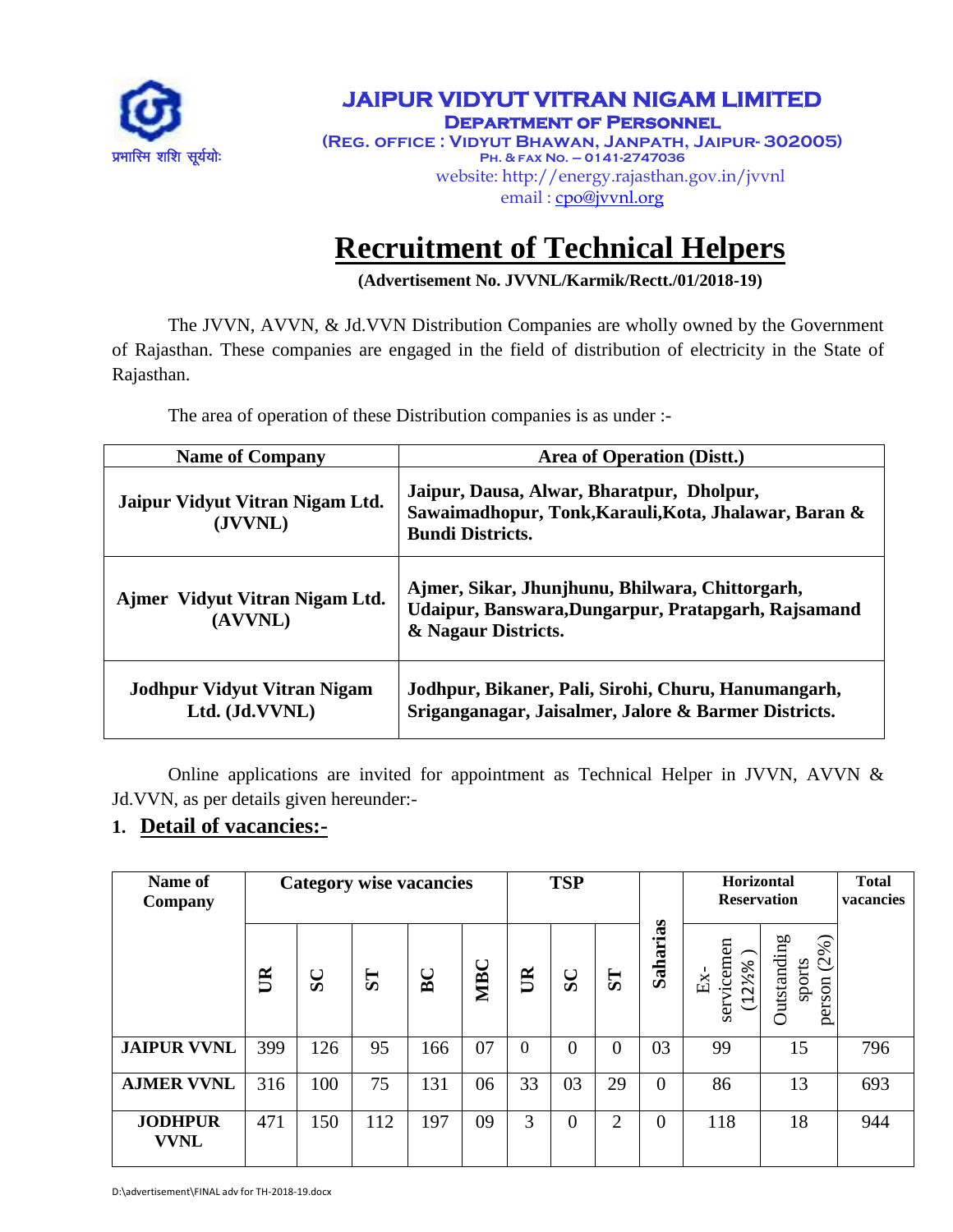**NOTE:- Number of vacancies can be increased/decreased at the discretion of JVVN, AVVN & Jd.VVN depending upon requirement & availability/non-availability of vacancies for one or other reason . No notification/corrigendum will be issued for any such change(s).**

#### **2. Reservation:-**

- (i) There shall be 16% reservation for SC, 12% for ST, 21% for BC & 1% for MBC categories as per rules. Besides, there shall be horizontal reservation of 12½ % for Ex-servicemen and 2% for outstanding sports persons.
- (ii) Reserved category candidates should belong to one of the categories notified for the Rajasthan State as SC/ST or BC/MBC of non-creamy layer. Certificate of SC/ST or BC/MBC of non-creamy layer issued in the prescribed format by the appropriate competent authority of Rajasthan State only will be considered as valid for availing the benefit of reservation, including relaxation in application fee.

BC/MBC category candidates, in support of their 'non-creamy layer status' should produce the requisite certificate issued within the last twelve (12) months or such certificate along with an affidavit in conformity with law (for 3 years only) given within the last twelve (12) months, clearly indicating that they do not belong to the "creamy layer".

- (iii) Candidates not fulfilling the above criteria should apply as UR (GEN) category candidates and should deposit application fee accordingly.
- (iv) For availing reservation benefit against Outstanding Sports Persons quota, such persons should belong to Rajasthan State.
- (v) Candidates belonging to TSP Areas/Saharias of Rajasthan should clearly indicate in this regard, otherwise they would not be allowed benefits against vacancies reserved for **"TSP Areas/Saharias**".
- (vi) For selection against "Unreserved" vacancies, candidates must be eligible for appointment as "Unreserved" candidate. It is clarified that in case of availing relaxation in "Fee" only, a candidate does not become ineligible for selection against "Unreserved" vacancy.

#### **3. Horizontal reservation shall be applicable as follows**:-

- (A)12½% vacancies shall be reserved for "Ex-serviceman". An "ex-serviceman" means a person, who has served in any rank whether as a Combatant or Non-combatant in the Regular Army, Navy & Air force of the Indian Union and,
	- (i) who retired from such service after earning his/her pension; or
	- (ii) who has been released from the service on medical grounds attributable to Military Service or circumstances beyond his control and awarded medical or other disability pension; or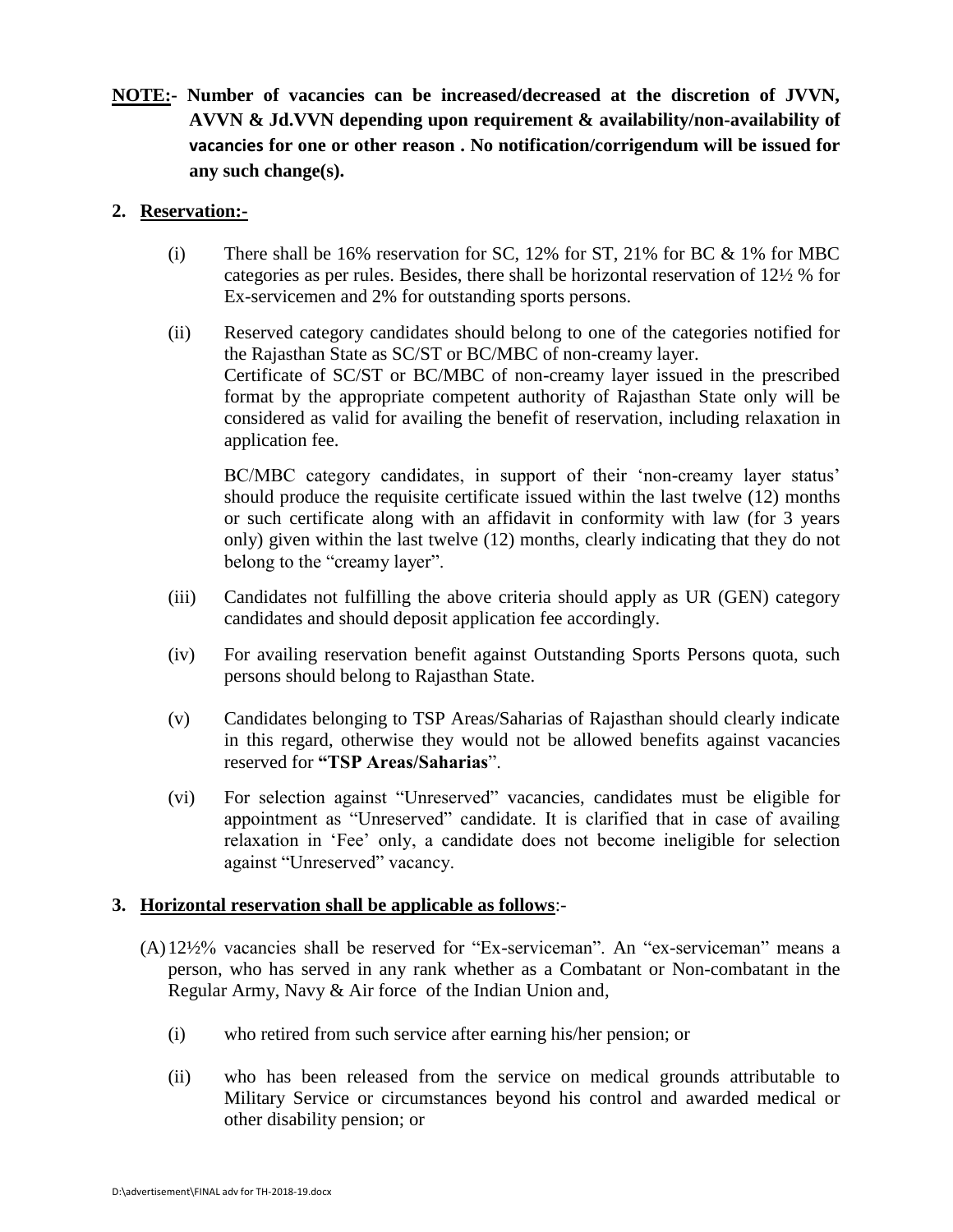- (iii) who has been released otherwise than on his own request, from such service as a result of reduction in establishment; or
- (iv) who has been released from such service after completing the specific period of engagements, otherwise than at his own request or by way of dismissal or discharge on account of misconduct or inefficiency, and has been given a Gratuity; and includes personnel of the territorial Army of the following categories namely:-
	- (a) pension holders for continuous embodies service;
	- (b) persons with disability attributable to military service; and
	- (c) Gallantry Award Winners, or
- (v) Ex-recruits boarded out or released on medical grounds and granted medical/disability pension.
- (B) 2% vacancies shall be reserved for "Outstanding Sports Persons". "Outstanding Sports Persons" shall mean and include the sports persons belonging to the State who,-
	- (i) represented Indian Team in individual or in Team event in any international tournament of any Sports & Games, recognized by the Indian Olympic Association or concerned recognized National Sports Federation;

or

(ii) represented Indian Team in individual or in team event in any international tournament of any Sports & Games, recognized by the Indian School Sports Federation or concerned recognized National School Games Federation;

or

(iii) Medal Winner in the individual or in team event in any National Tournament of any Sports & Games, recognized by the Indian Olympic Association or concerned recognised National Sports Federation;

or

- (iv) Medal Winner in the all India Inter University Tournament in individual or in Team event in any Sports & Games, recognized by the Indian Universities Association.
- (C) These reservations will be treated horizontal reservation and candidates must fulfil all eligibility criteria as prescribed for their respective category for selection against such reserved vacancies. Candidates selected shall be adjusted in the respective category to which such persons belong.

If sufficient number of outstanding sports persons/ex-servicemen will not be available, the vacancies so reserved under the respective horizontal quota shall be filled in accordance with the normal procedure.

## **4. Educational qualification:**

Secondary from RBSE/CBSE or any other equivalent Board along with ITI(NCVT/SCVT)/ NAC or equivalent qualification in the trade of Electrician/Lineman/SBA/Wireman/ Power Electrician.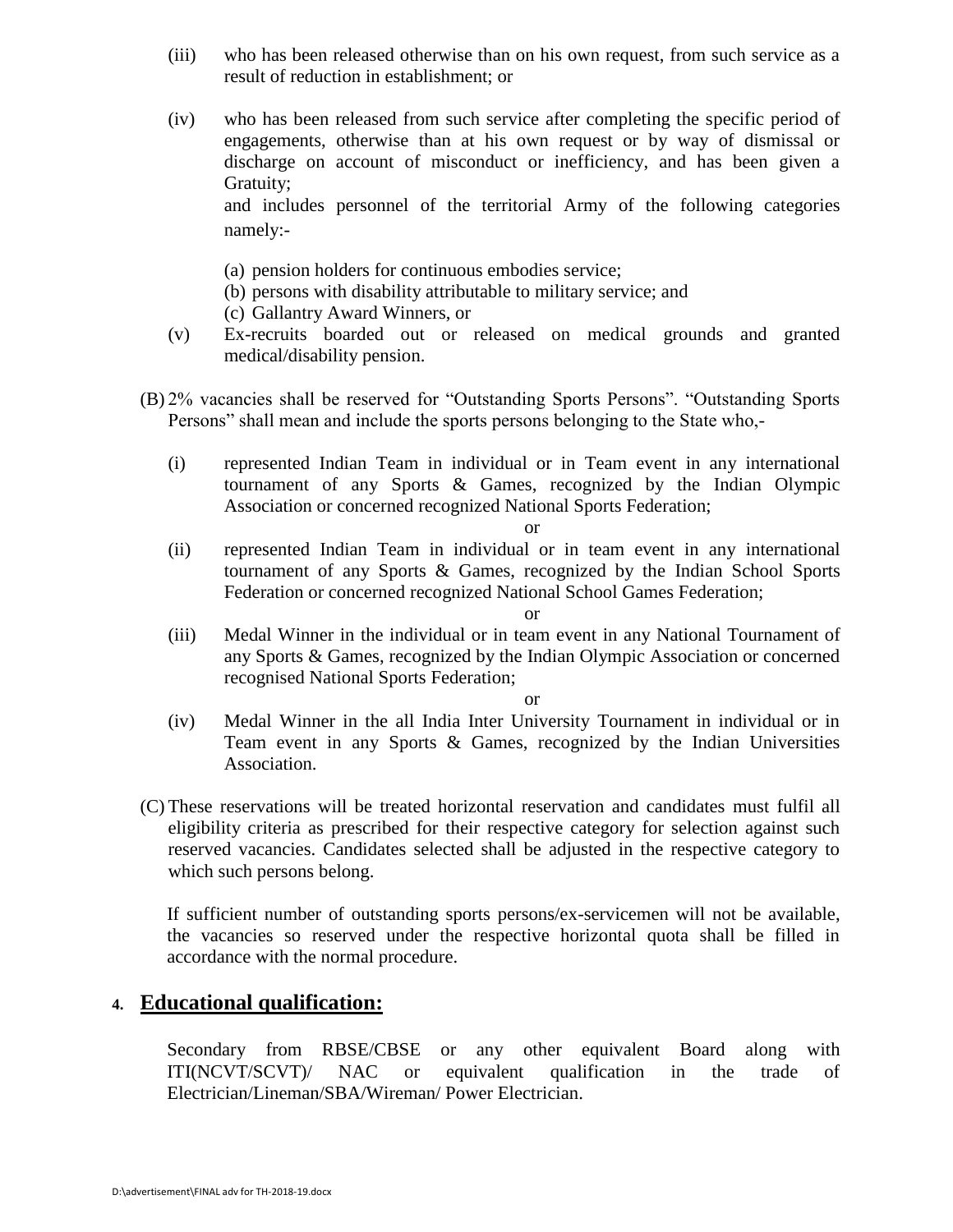#### **Note:**

- 1. A Candidate must possess requisite qualification on the date fixed for document verification.
- 2. Certificate/Diploma of Indian Army/Navy/ Air Force considered equivalent to ITI(NCVT/SCVT)/NAC will only be considered equivalent qualification. Diploma in Engineering or any higher qualification will not be considered equivalent to ITI (NCVT/SCVT)/NAC.

## **5. Age :**

A candidate must have attained the age of 18 years and should not be more than 28 years on the first day of January next following the last date fixed for online submission of application i.e. on 01.01.2019.

The upper age limit mentioned above shall be relaxed by:

- (i). 5 years in the case of candidate belonging to the Scheduled Caste(SC), Scheduled Tribes(ST), Backward Classes(BC) and More Backward Classes(MBC);
- (ii). For Ex-servicemen, the upper age limit shall be relaxable by equal to the length of military service increased by three years, provided that permissible age after relaxation work out to be more than 50 years, then upper age limit of 50 years will be applicable..
- (iii) The upper age limit mentioned above shall be relaxed to the extent of the period for which the candidate has undergone apprenticeship training under provisions of the Apprentices Act, 1961 in the same Nigam.
- (iv) The provisions of age relaxation is non-cumulative i.e. relaxation may be claimed under any provision, but relaxation admissible under any two classes would not be clubbed.

#### **6. Physical Fitness :**

Candidates must be in good mental or bodily health and free from any mental or physical defect likely to interfere with the efficient performance of his duties as a member of service and if selected, must produce a certificate to that effect from a Medical Authority as may be notified by the Nigam for the purpose.

#### **7. Emoluments/Salary :**

On selection**,** candidates will be initially appointed as "Probationer Trainee" for a period of two years and during period of Probation Training they will be paid fixed remuneration of Rs.13,500/- per month. On completion of Probation Training period, they will be fixed at minimum of Level-4 in Pay Matrix i.e. Rs.19,200/- per month.

#### **8. Selection Procedure :**

A computer based competitive exam shall be conducted through online mode. There shall be one common question paper for Part - A. & for Part - B. Exam will be conducted, at different centres, on same date and time. The syllabus and standard of exam shall be as under :-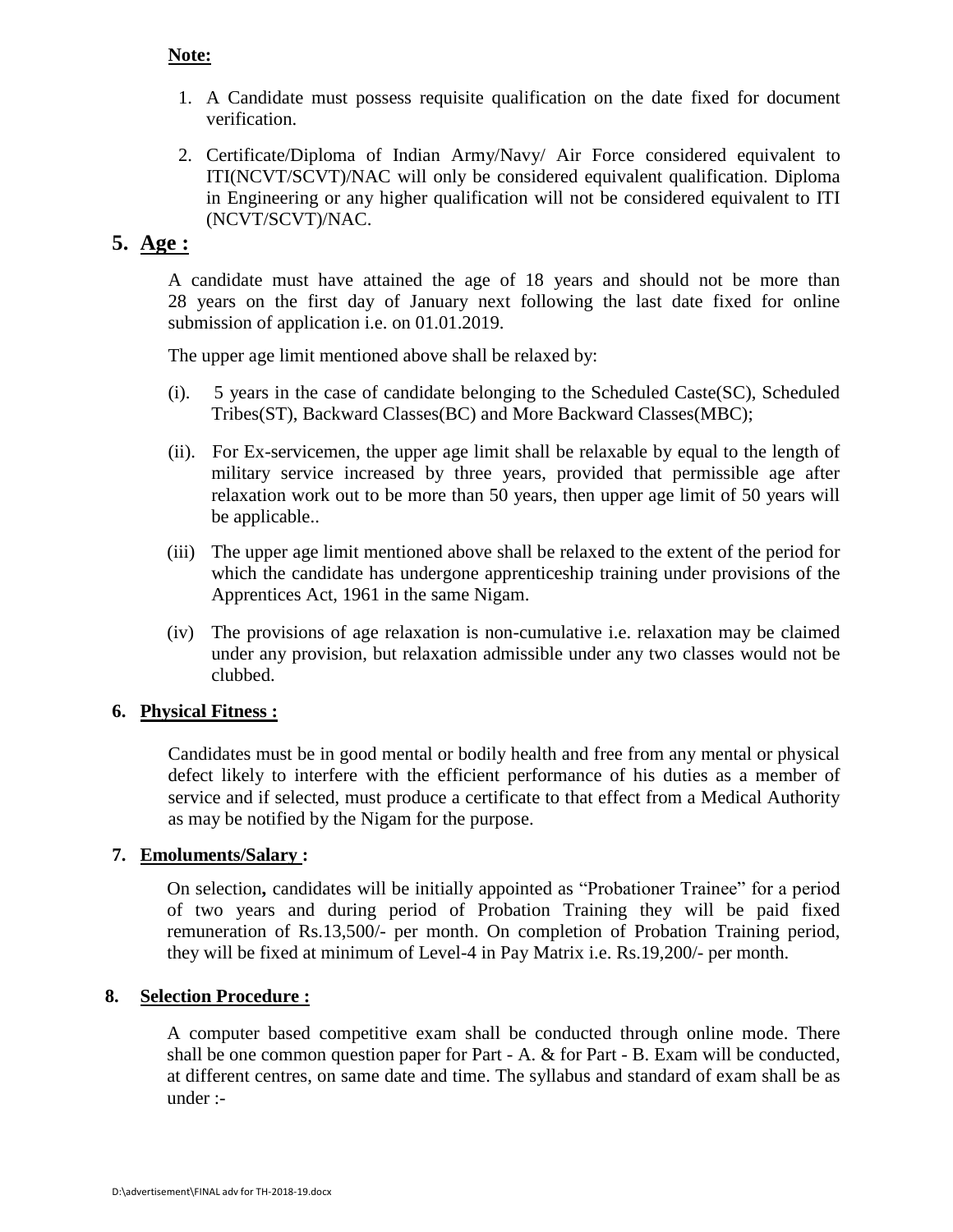| <b>Subject</b>           | Syllabus & Standard.                                                                                                                                                                                                | <b>Question</b> | Max.<br><b>Marks</b> | <b>Time</b> |
|--------------------------|---------------------------------------------------------------------------------------------------------------------------------------------------------------------------------------------------------------------|-----------------|----------------------|-------------|
| Part-A<br>Gen. Awareness | Current Affairs, Gen. Science<br>Maths.,<br>and Elementary<br>Natural<br>Geography<br>and<br>Resources, Agriculture<br>$\&$<br>Development,<br>Economic<br>History & Culture with special<br>emphasis on Rajasthan. | 50              | 50                   | 2.00 Hrs.   |
| Part-B                   | The standard and syllabus will                                                                                                                                                                                      |                 |                      |             |
| Tech. Knowledge/         | be of the level of ITI/NAC in                                                                                                                                                                                       | 100             | 200                  |             |
| Skill.                   | the trades concerned.                                                                                                                                                                                               |                 |                      |             |

- (i) Question paper will be in Hindi and English language. Question paper shall consist of objective type questions (multiple choice questions –MCQ) with 5 options to answer each question. In Part-A each question will carry one mark and in Part-B each question will carry 2 marks. For each right answer in Part-A one mark and in Part-B, two marks shall be allowed.
- (ii) There shall be no negative marking.
- (iii) There shall be no minimum pass marks in the examination.
- (iv) Selection of candidates will be based on the merit to be prepared category wise for each company on the basis of marks secured in examination.
- (v) There shall be no interview
- (vi) In case two or more candidates secure equal marks, in the examination, their merit shall be decided as per their date of birth i.e. elder candidate shall be placed above in the merit list.
- (vii) Preference shall be given to the successful candidates who have completed apprenticeship training under the Apprentices Act, 1961 in respective Nigam as per "The Recruitment Policy for Apprentices, 2017."

## **9. CENTRE OF EXAMINATION :**

| Company                             | <b>Places of Centre</b> |
|-------------------------------------|-------------------------|
| Jaipur Vidyut Vitran Nigam Limited  | Jaipur, Kota            |
| Ajmer Vidyut Vitran Nigam Limited   | Ajmer, Udaipur          |
| Jodhpur Vidyut Vitran Nigam Limited | Jodhpur, Bikaner        |

(i) Candidates are advised to give preference for exam centres as per their choice, but allotment of Centers will be done as per administrative convenience and availability of seats.

Candidates will be required to give choices for two centres of Rajasthan Company wise. However, any centre, other than those opted by the candidates, can also be allotted.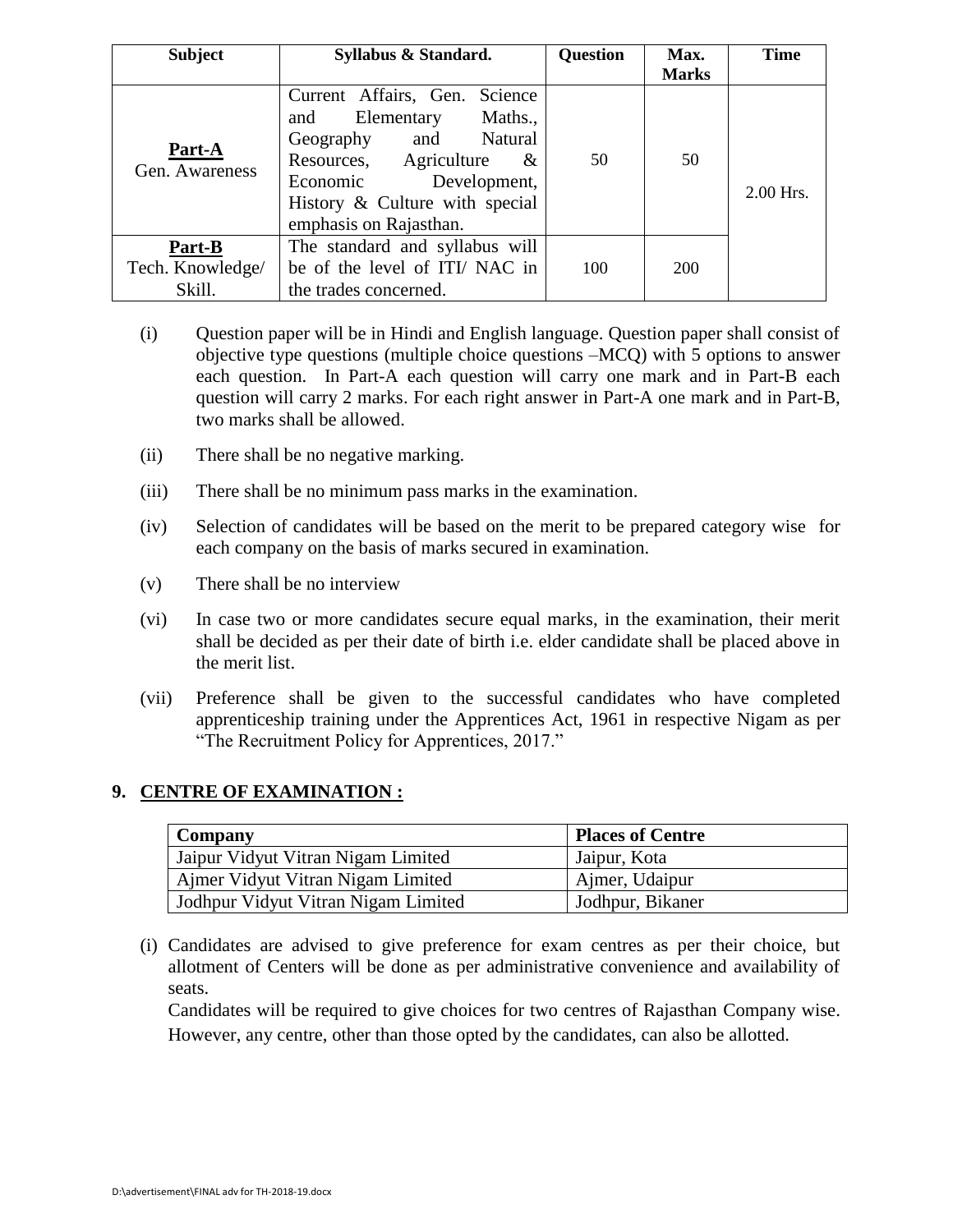- (ii) The exam will be conducted only through online mode at venue given in the respective call letter.
- (iii) Choice of Centre once exercised by the candidate will be final.
- (iv) No request for change of centre/venue/date/session for Exam shall be entertained.
- (v) JVVNL reserves the right to cancel /alter any of the Examination Centers and /or add some other Centers, at its discretion, depending upon the responses, administrative feasibility, etc.
- (vi) Candidate will appear for the exam at an Examination centre at his/her own risks and expenses. JVVNL will not be responsible for any injury or losses, etc. of any nature.
- (vii) If sufficient number of candidates does not opt for a particular centre for "Online" exam or if the number of candidates is more than the capacity available for online exam at a centre of due to any other reason, JVVNL reserves the right to allot any centre other than the centre opted for.

#### **10. Disqualification for appointment :**

- (1). No candidate who has more than one spouse living shall be eligible for appointment to the Service unless the Nigam, after being satisfied that there are special grounds permissible under the Personal Law for doing so, exempt any candidate from the operation of this regulation.
- (2). No candidate who is married to a person having already a spouse living, shall be eligible for appointment to the service unless the Nigam, after being satisfied that there are special grounds for doing so, exempt any candidate from the operation of this regulation.
- (3). No married candidate shall be eligible for appointment to the Service, if he/she had at the time of his/her marriage accepted any dowry.

**Explanation:** For the purpose of this sub-regulation, "Dowry" has the same meaning as in the Dowry Prohibition Act, 1961(Central Act 28 of 1961).

(4) No candidate shall be eligible for appointment to the service who has more than two children on or after 01.06.2002.

Provided that:-

- (i). The candidate having more than two children shall not be deemed to be disqualified for appointment so long as the number of children he/she on  $1<sup>st</sup>$  June, 2002, does not increase.
- (ii). Where a candidate has only one child from earlier delivery but more than one child are born out of a single subsequent delivery, the children so born shall be deemed to be one entity while counting the total number of children.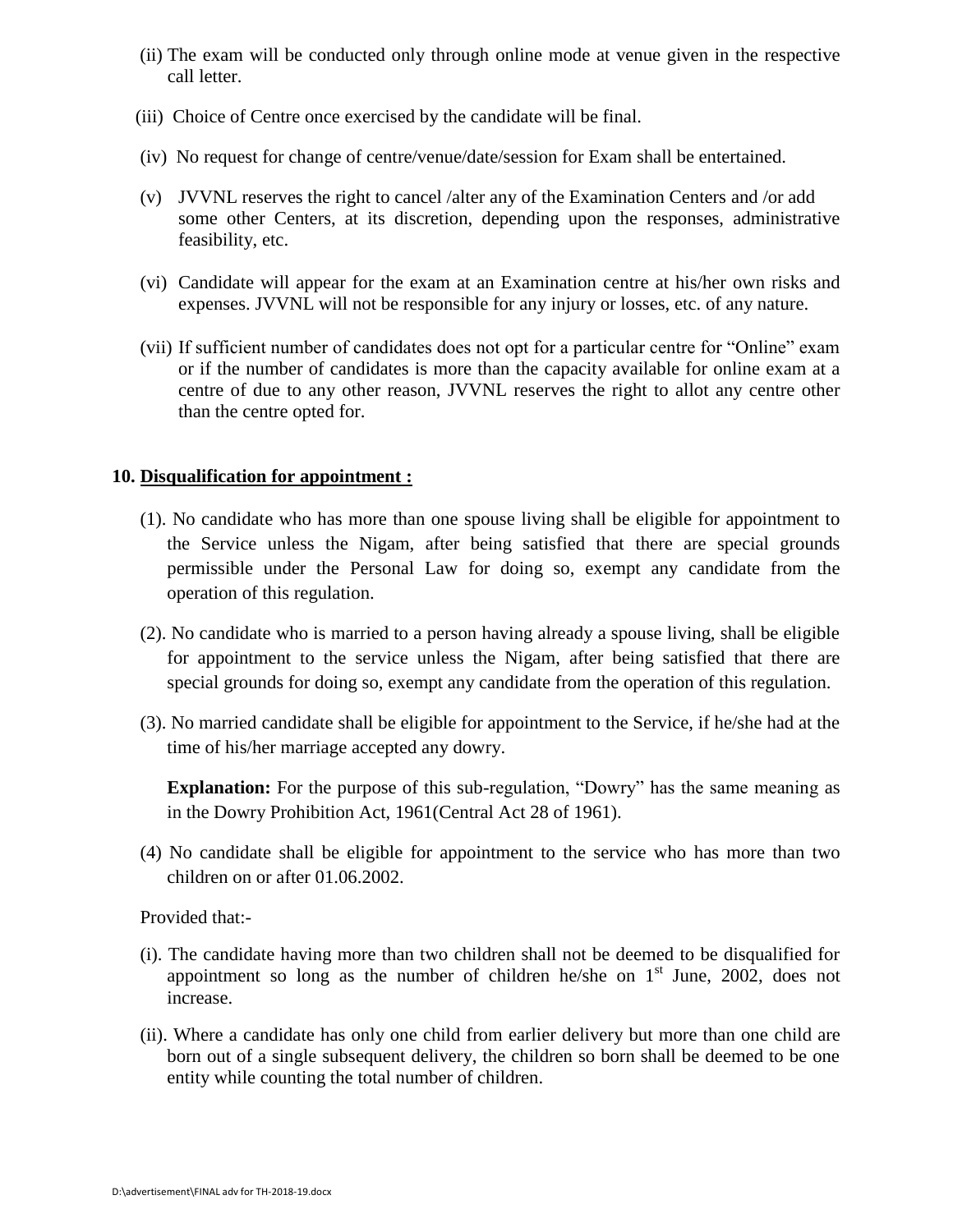(iii). While counting the total number of children of a candidate, the child born from earlier delivery and having disability shall not be counted.

Provided also that any candidate who performed remarriage which is not against any law and before such remarriage he is not disqualified for appointment under the above provisions, he shall not be disqualified if any child is born out of single delivery from such remarriage.

- (5) No recommendation for direct recruitment and/or selection either written or oral other than that required under the Regulations shall be taken into consideration. Any attempt on the part of a candidate to enlist support directly or indirectly for his candidature by any means, may disqualify him for recruitment.
- (6) A candidate who is or has been declared guilty of impersonation or of submitting fabricated documents which have been tampered with or of making statements which are incorrect or false, or of suppressing material information , or of using or attempting to use unfair means in the examination or documents verification or otherwise , resorting to any other irregular or improper means for obtaining admission to the examination shall, in addition to rendering himself liable to criminal prosecution, be debarred from admission to any examination held by Nigam for selection of candidates.

## **11. Character :**

The character of candidate for appointment must be such as to qualify him for employment in the service.

# **12. Duration of Online application: - 2 nd July, 2018 to 23rd July, 2018.**

#### **13. Application fee :**

| S.No. | Category                                                  | Application fee (Rs.) |
|-------|-----------------------------------------------------------|-----------------------|
| 1.    | $  \text{UR}(\text{Gen.}) \text{ if annual income of }  $ | $Rs.850/-$            |
|       | family is Rs. 2.50 Lakh or more                           |                       |
|       | 2. $  \text{UR(Gen.)} \text{ if annual income of }  $     | Rs.550                |
|       | family is less than Rs.2.50                               |                       |
|       | Lakh/SC/ST/BC/MBC.                                        |                       |

(i) The application fee payable is as under:-

- (ii) Bank Transaction charges for Online Payment of application fees/intimation charges will have to be borne by the candidates.
- (iii) Payment of Fee through Online mode is available only from  $2<sup>nd</sup>$  July, 2018 to  $23^{\text{rd}}$  July, 2018.
- (iv) Those UR(Gen.) category candidates whose annual family income is less than Rs.2.50 Lakh and are depositing Rs.550/- as application fee on this ground, will have to produce documents in support of their annual family income at the time of documents verification.
- (v) Benefit of reserved posts is not admissible to candidates of creamy layer of BC/MBC category. Such candidates are considered in UR (Gen) category and shall deposit fee of Rs.850/-.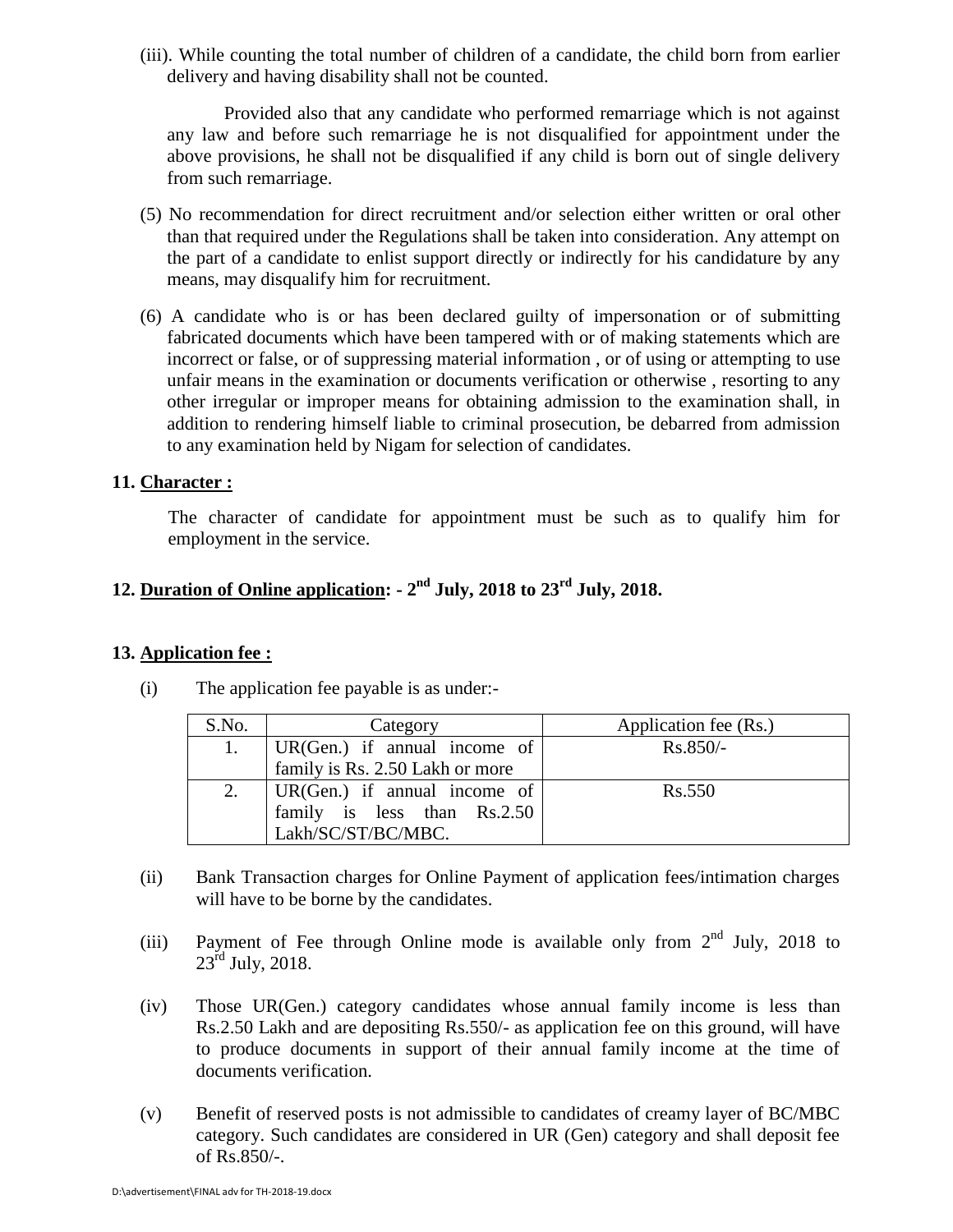- (vi) SC/ST/BC/MBC category candidates belonging to any State other than Rajasthan, shall be treated as "Unreserved (General)" category candidate. They should apply under the UR(Gen) category by depositing fee of Rs.850/-.
- (vii) Application fee once paid shall neither be refunded in any circumstances nor it can be reserved for any other recruitment or selection.

### **14. Payment of Fee :**

- (i) The application form is integrated with the payment gateway and the payment process can be completed by following the instructions.
- (ii) The payment can be made by using Debit Cards, Credit Cards and Internet Banking.
- (iii) After submitting payment information in the online application form, please wait for the intimation from the server. Do not press BACK or REFRESH button in order to avoid "double charge".
- (iv) On successful completion of the transaction, status will be displayed.
- (v) On failure of payment, candidates are advised to login again using their Registration number and Date of Birth and repeat the process of payment.
- (vi) Candidates are required to take a printout of the "Online Application Form". Please note that if the same cannot be generated, online transaction may not have been successful.
- (vii) To ensure the security of data, close the browser window once transaction is completed.
- (viii) There is facility to print application form containing fee details after payment of fee.

# **15. Procedure of Submitting Online Application and depositing Application Fee (Non Refundable) :**

All eligible candidates are required to apply online on any of the following websites from 2nd July 2018 to 23rd July 2018 and application through no other mode will be accepted:

- **[www.energy.rajasthan.gov.in/jvvnl](http://www.energy.rajasthan.gov.in/jvvnl)**
- **[www.energy.rajasthan.gov.in/avvnl](http://www.energy.rajasthan.gov.in/avvnl)**
- **[www.energy.rajasthan.gov.in/jdvvnl](http://www.energy.rajasthan.gov.in/jdvvnl)**

## **16. Before applying online, every candidate should ensure that :**

(i) Not more than one application should be submitted by any candidate. In case of multiple Applications, only the latest valid (completed) application will be retained and the application fee/intimation charges paid for the other multiple registration(s) will stand forfeited.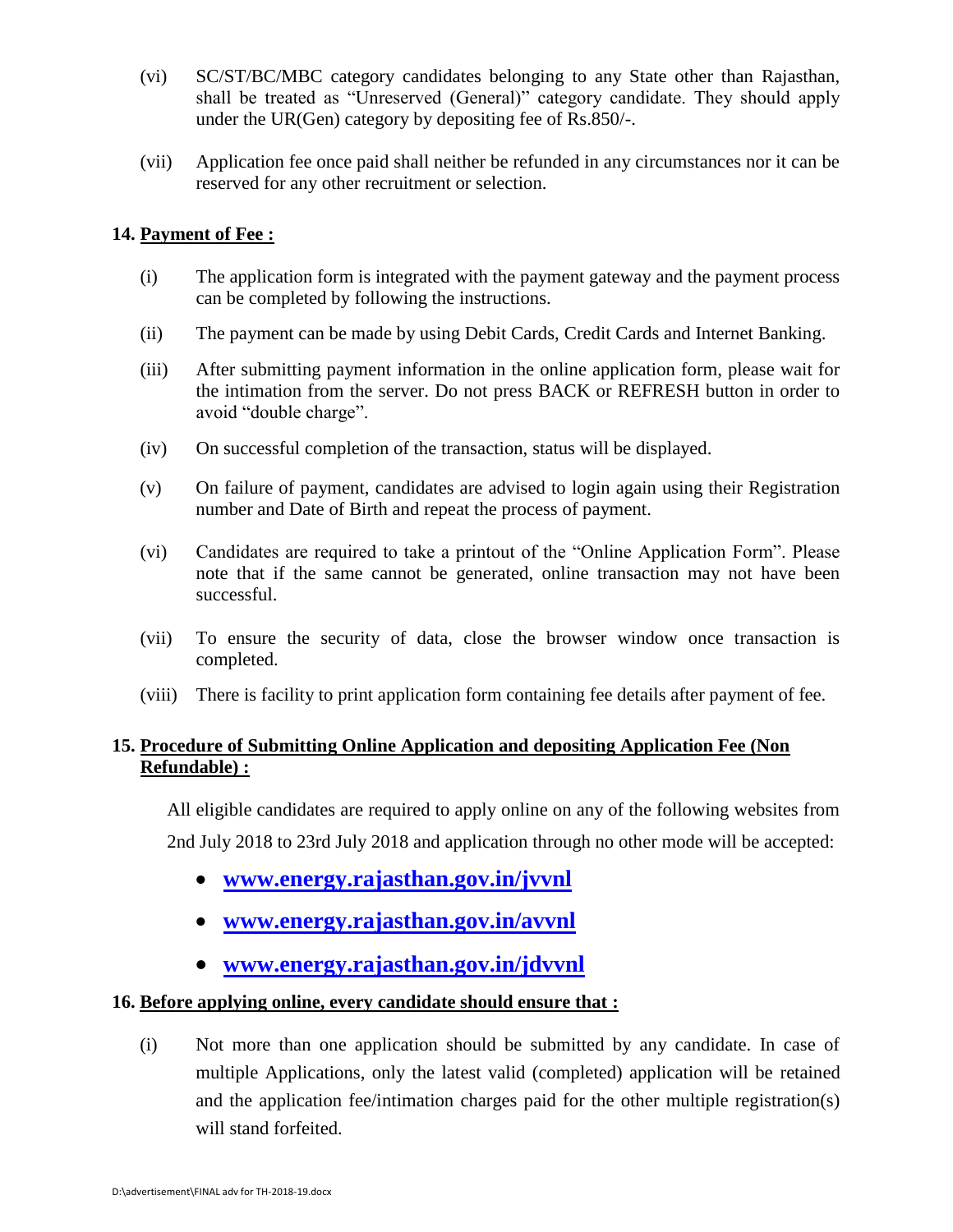(ii) He has valid personal email ID and mobile number. In case a candidate does not have a valid personal e-mail ID, he/she should create his/her new e-mail ID and mobile number before applying on-line and must maintain the email account and mobile number throughout this recruitment process. JVVN will send intimation to download call letters for the Examination, etc. through the registered e-mail Id. JVVN will not be responsible for bouncing back of any e-mail/SMS sent to candidates.

#### **17. Submitting online Application form :**

- (i) Candidate will have to go to one of the above websites and click on the option "Apply ONLINE" which will open a new screen.
- (ii) To register application, choose the tab "NEW REGISTRATION" and enter Name, Contact details and E-mail id and all other details. A Provisional Registration Number will be generated by the system and displayed on the screen. Candidate should note down the Provisional Registration Number. An Email & SMS indicating the Provisional Registration Number will also be sent.
- (iii) The name of the candidate or his/her father/ husband etc. should be spelt correctly in the application as it appears in the certificates/ mark sheets/ identity proof. Any change/alteration found may disqualify the candidature.
- (iv) Click on the "preview tab" to preview and verify the application form before "FINAL SUBMIT".
- (v) Candidates are advised to carefully fill and verify the details filled in the online application themselves as no change will be possible / entertained after clicking the "SUBMIT" button.
- (vi) Candidates can proceed to upload Photo & Signature as per the specifications given in the Guidelines for "Scanning and Uploading of Photograph and Signature" detailed hereunder. Scanned self-photograph and signature, both adhere to the required specifications as given under Guideline for scanning and uploading the photograph & signature.
- (vii) Click on "Payment" Tab and proceed for payment of "Fee".

## **18. Guidelines for Scanning and uploading of Photograph (4.5cm X 3.5cm) & Signature :**

(i) Photograph Image:

- Photograph must be a recent passport style colour picture with front view.
- Make sure that the picture is in colour, taken against a light-coloured, preferable white background.
- Look straight at the camera with a relaxed face.
- If the picture is taken on a sunny day, have the sun behind you, or place yourself in the shade, so that you are not squinting and there are no harsh shadows.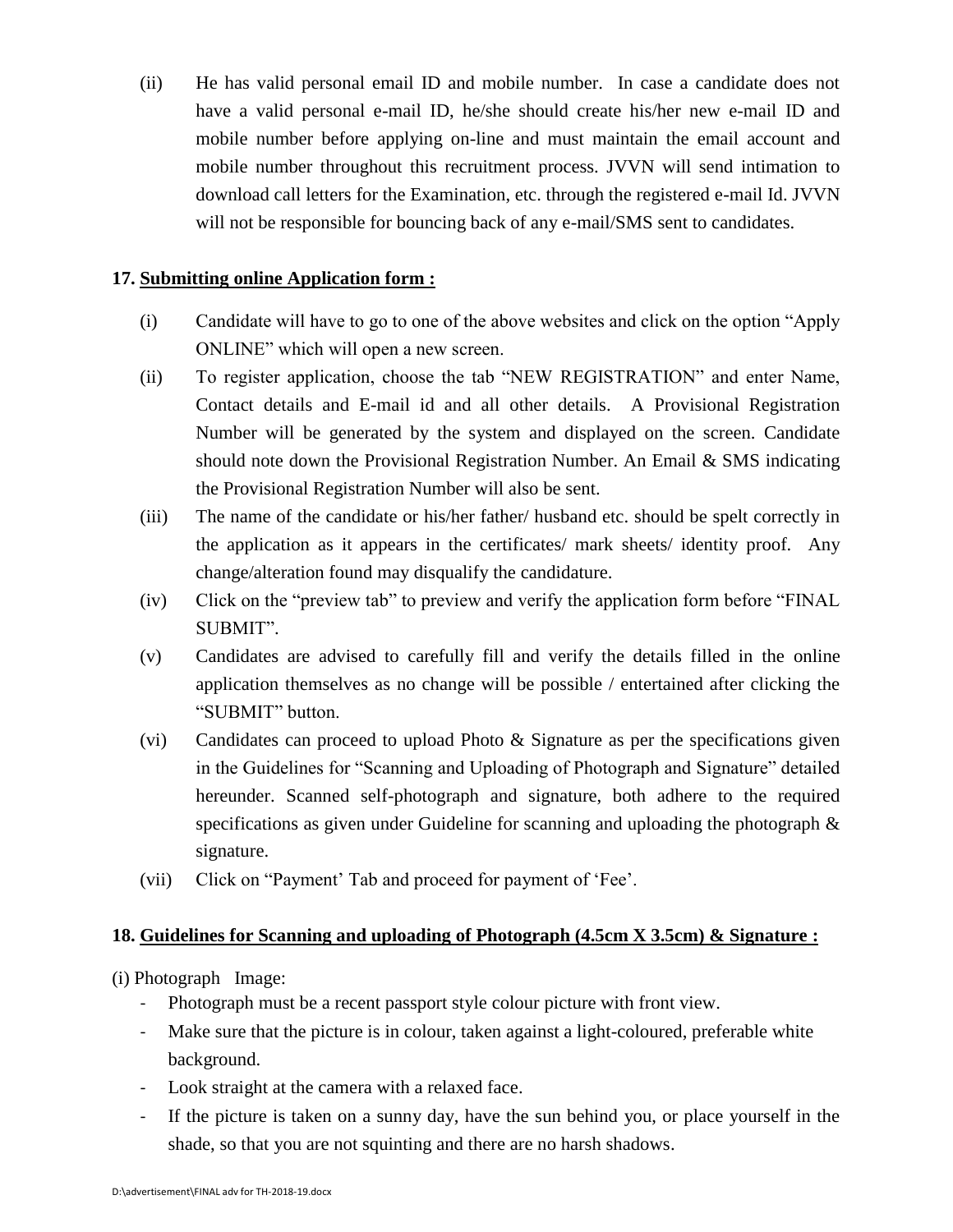- If you have to use flash, ensure there's no "red-eye".
- If you wear glasses make sure that there no reflections and your eyes can be clearly seen.
- Caps, hats and dark glasses are not acceptable. Religious headwear is allowed but it must not cover your face.
- Dimension 200 X 230 Pixels (preferred).
- Size of file should be between 20kb -50kb.
- Ensure that the size of the scanned image is not more than 50kb. If the size of the file is more than 50kb then adjust the settings of the scanner such as the DPI resolution, no. of colours, etc., during the process of scanning.

(ii) Signature Image:

- The applicant has to sign on white paper with Black Ink pen.
- The signature must be signed only by the applicant and not by any other person.
- The signature will be used to put on the attendance sheet and wherever necessary.
- The applicant's signature obtained on the call letter and attendance sheet at the time of the examination should match the uploaded signature. In case of mismatch, the applicant may be disqualified.
- Dimensions 140 X 60 pixels (preferred)
- Size of file should be between 10kb-20kb
- Ensure that the Size of scanned image is not more than 20kb
- Signature in CAPITAL LETTERS shall not be accepted.

(iii) Scanning the Photograph & Signature:

- Set the scanner resolution to a minimum of 200 dpi (dots per inch)
- Set Colour to True Colour
- File Size as specified above
- Crop the image in the scanner to the edge of the photograph/signature , then use the upload editor to crop the image to the final size (as specified above)
- The image file should be JPG or JPEG format. An example file name is: image01.jpg or image 01.jpeg Image dimension can be checked by listing the folder files or moving the mouse over the file image icon.
- Candidates using MS Windows/MS office can easily obtain photo and signature in .jpeg format not exceeding 50kb & 20Kb respectively by using MS Paint or MS office Picture Manager. Scanned photograph and signature in any format can be saved in .jpg format by using 'Save As' option in the File menu and size can be reduced below 50 kb (photograph) & 20 Kb (signature) by using crop and then resize option (Please see point (i)  $\&$ (ii) above for the pixel size) in the 'Image' menu. Similar options are available in other photo editor also.
- If the file size and format are not as prescribed, an error message will be displayed.
- While filling in the Online Application Form the candidate will be provided with a link to upload his / her photograph and signature.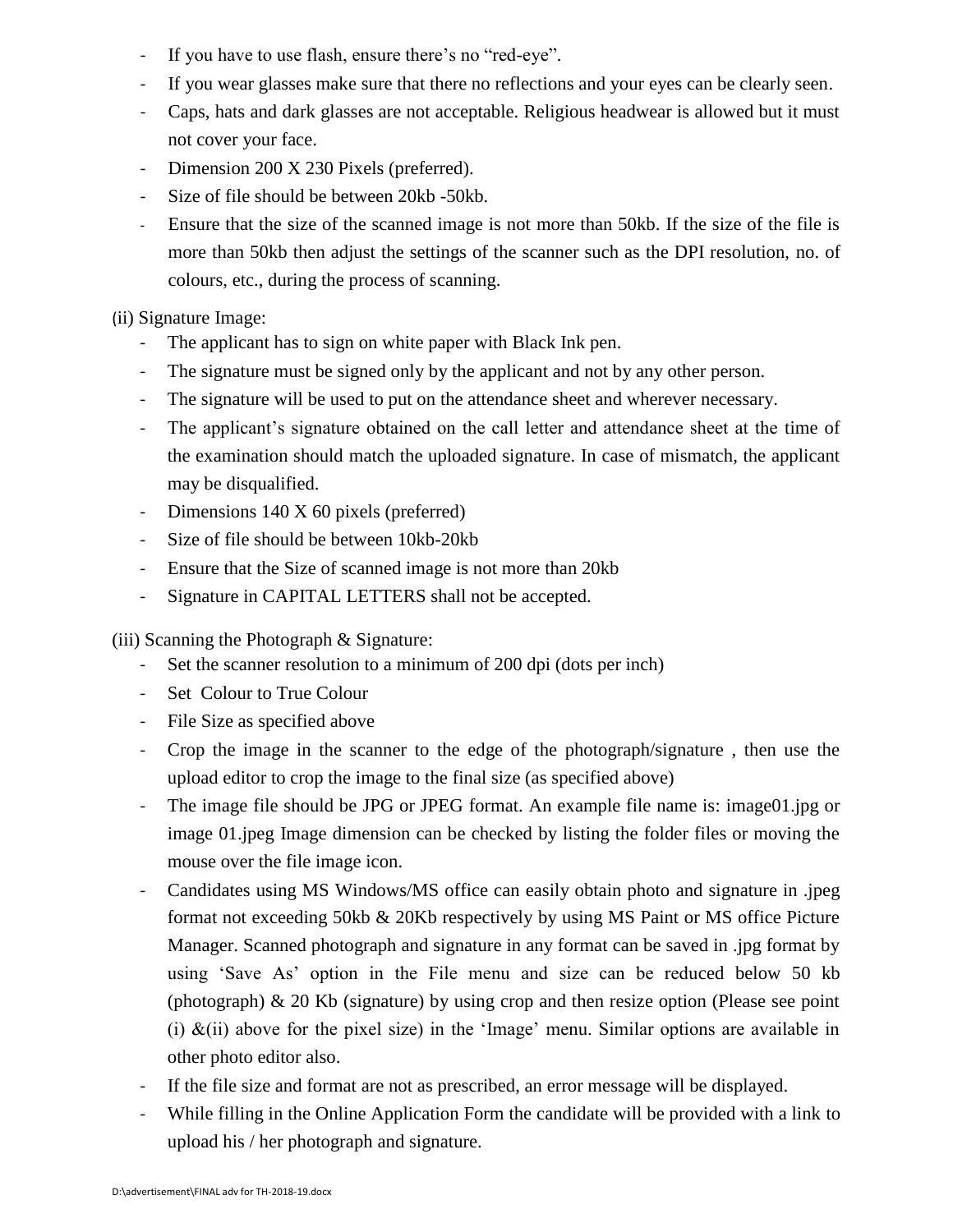(iv) Procedure for Uploading the Photograph and Signature:

- There will be two separate links for uploading Photograph and Signature
- Click on the respective link "Upload Photograph / Signature"
- Browser and select the location where the scanned Photograph / Signature file has been saved.
- Select the file by clicking on it
- Click the "Open /Upload" button

(v) Online Application will not be registered unless photograph and signature uploaded as specified.

(vi) In case the face in the photograph or signature is unclear the candidate"s application may be rejected. After uploading the photograph / Signature in the online application form candidates should check that the images are clear and have been uploaded correctly. In case the photograph or Signature is not prominently visible, the candidate may edit his/her application and re-upload his /her photograph or signature, prior to submitting the form

(vii) Candidate should also ensure that photo is uploaded at the place of photo and signature at the place of signature. If photo in place of photo and signature in place of signature is not uploaded properly, candidate will not be allowed to appear for the exam

(viii) After registering online candidates are advised to take a printout of their system generated online application forms.

# **19. Downloading of Call Letter :**

- (i) Candidates will have to visit any one of the above websites for downloading call letter for online test. Intimation for downloading call letter will be sent through email/SMS. Once the candidate clicks the relevant link, he/she can access the window for call letter download. The candidate is required to use (i) Registration Number (ii) Date of Birth for downloading the call letter. Candidate needs to appear at the examination centre with (i) Call letter (ii) Photo Identity proof as specified in the call letter and photocopy of the same Photo Identity Proof as brought in original.
- (ii) Candidates reporting late i.e. after the reporting time specified in the call letter for Exam will not be permitted to take the examination. The reporting time mentioned on the call letter is prior to the Start time of the test. Though the duration of the examination is two hour, candidates may be required to be at the venue for about 4 hours including the time required for completion of various formalities such as verification and collection of various requisite documents, logging in, giving of instructions, etc.

# **20. Identity Verification :**

In the examination hall as well as at the time of documents verification , the call letter along with original and a photocopy of the candidate's currently valid photo identity (bearing exactly the same name as it appears on the call letter) such as PAN Card/ Passport / Permanent Driving Licence.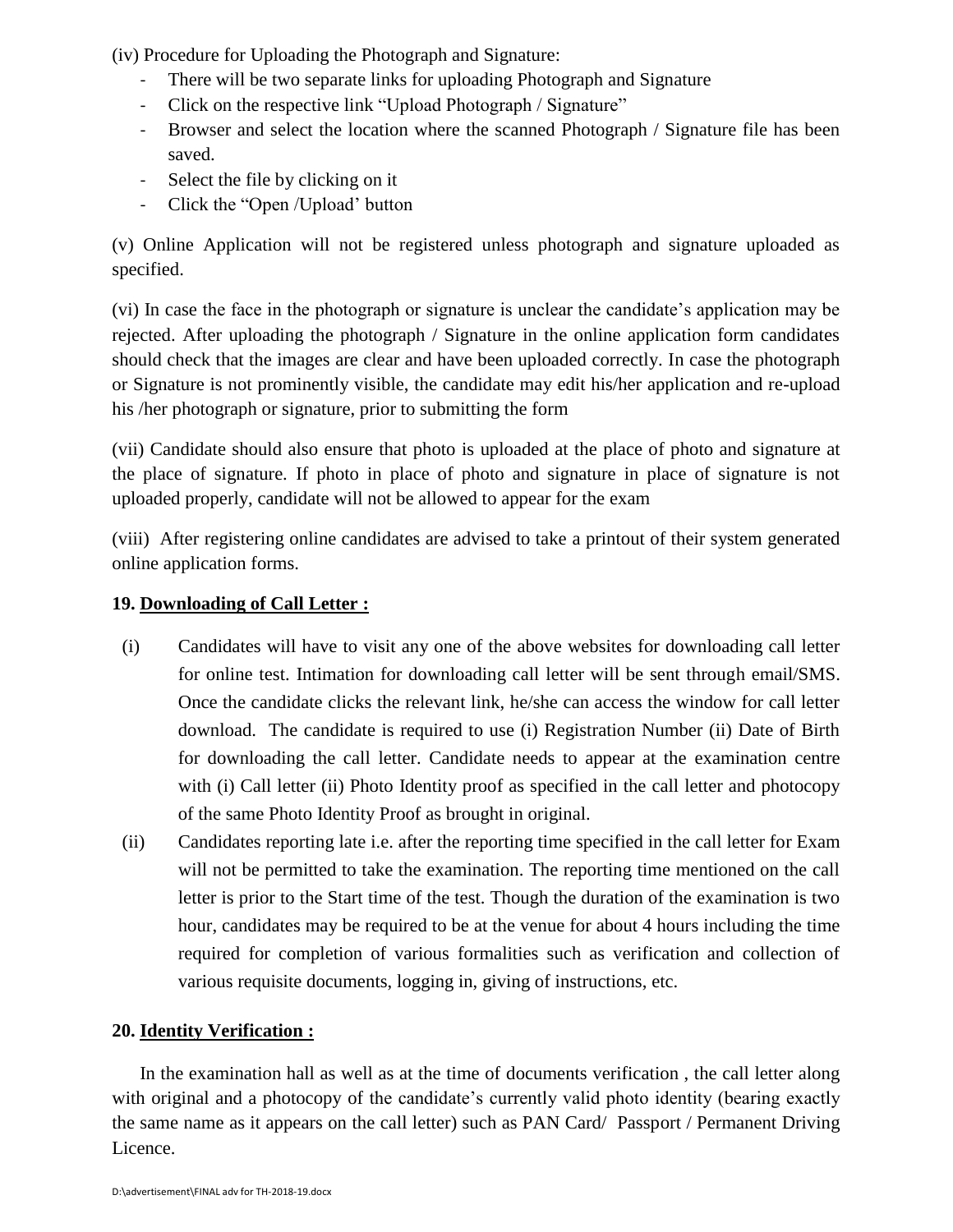#### **21. Biometric Data :**

It has been decided to capture the biometric data (thumb impression) and the photographs of candidates on the day of the examination and documents verification.

The Biometric data & photograph will be verified subsequently. Decision of the biometric data Verification Authority with regards to its status (Matched/Mis-matched) shall be final and binding upon candidates.

Candidates are requested to take care of the followings points in order to ensure smooth process.

- If fingers are coated (stamped ink/Mehndi/colour etc.) ensure to thoroughly wash them so that coating is completed removed before the exam/document verification/joining day.
- If fingers are dirty or dusty, ensure to wash them and dry them before the finger print (biometric) is capture.
- Ensure fingers of both hands are dry. If fingers are moist, wipe each finger to dry them.
- If the primary finger (thumb) to be captured is injured/damaged, immediately notified the concerned authority in the test center.

#### **22. Verification of documents :**

- (i) For verification of documents, successful candidates limited to one and half times of vacancies under each category shall be called in order of merit from the above merit lists prepared separately for each company.
- (ii) It shall be mandatory for the candidates to appear with the following original documents alongwith one set of self-attested Photostat copy of the same on the date intimated for the purpose before the committee, for verification of his/her original documents:-
	- (a) System generated printout of application with candidate"s scanned photograph and signature.
	- (b) Printout of the E-Receipt of fee deposited.
	- (c) Secondary School Certificate and Mark-Sheet in support of date of birth.
	- (d) Certificate and Marks-Sheet of ITI/NAC.
	- (e) If married, Marriage Certificate issued by competent authority.
	- (f) In case of married candidates, an affidavit clearly indicating name and date of birth of all children, including adopted and step children or an affidavit, if having no children on non-judicial stamp paper of Rs. 50/-.
	- (g) In case of having any disabled child, the Medical Certificate issued by the competent authority regarding his/her disability.
	- (h) Certificate/relevant document issued by the concerned Competent Authority for claiming reservation against vacancies reserved for TSP Area/Saharias/ Outstanding Sports Persons/Ex-Servicemen.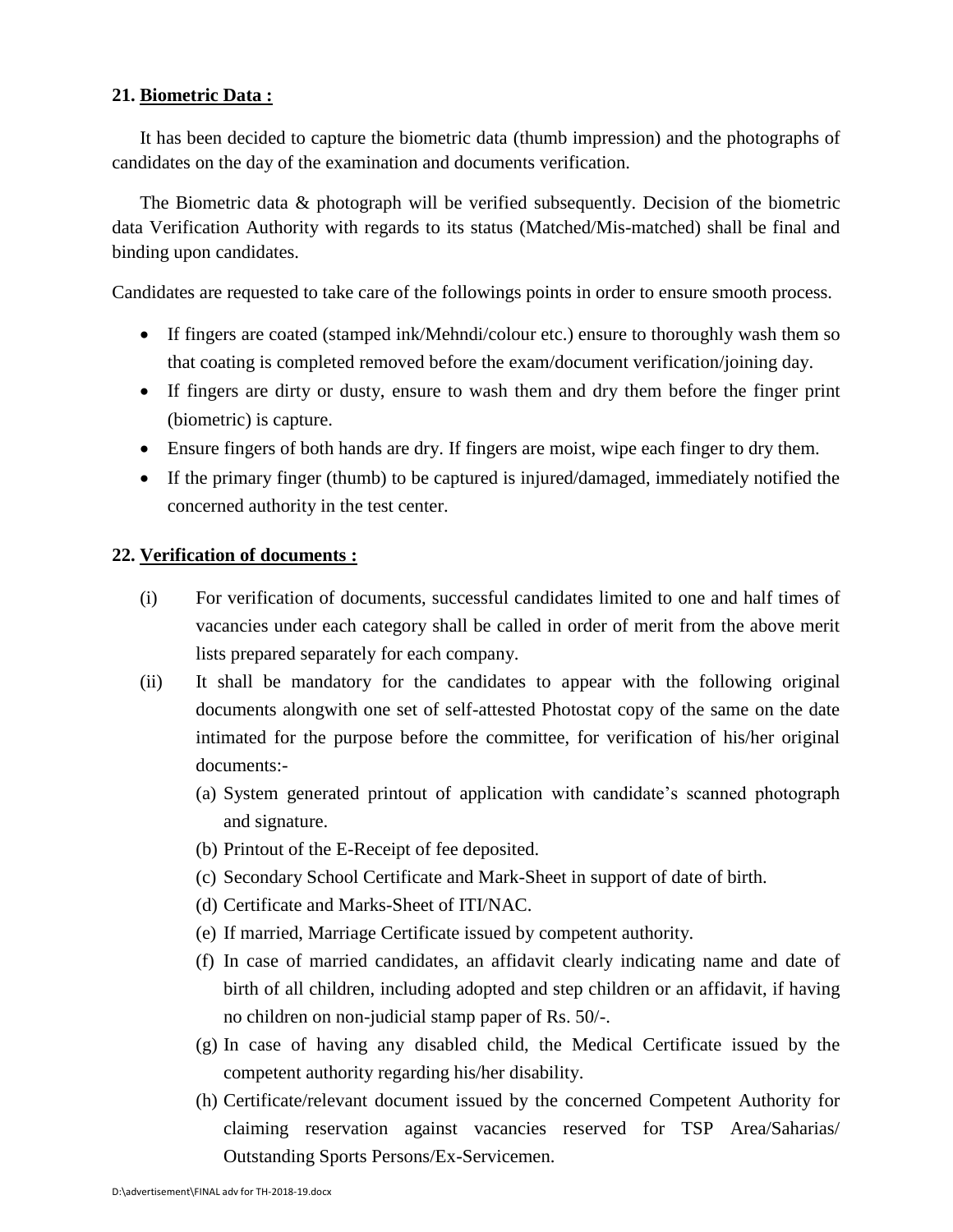- (i) Certificate of SC/ST or BC/MBC of non-creamy layer, as the case may be, issued by the concerned competent authority of Rajasthan State only(if applicable).
- (j) Certificate of good character from the competent authority of the University or Institute where last educated and two certificates written not more than six months prior to the last date prescribed for filling-up the application, from two responsible persons not connected with his School or Institute or University and not related to him;
- (k) An Affidavit on non-judicial stamp paper worth Rs. 50/- duly attested by Notary Public that no criminal case is pending against him/her in any Court and he/she has not been convicted in any criminal case. If he/she has been convicted or any criminal case is pending against him/her, details should be mentioned in the Affidavit.
- (l) If availed, age relaxation under Clause 5(iii), experience certificate issued by any officer not below the rank of Assistant Engineer of concerned Nigam, clearly indicating the period of training.
- (iii) In case a candidate does not appear for verification of documents at the scheduled time & date, his/her candidature is liable to be rejected automatically.

## **23. IMPORTANT INSTRUCTIONS :**

- **1. A candidate can apply only in one Company. Online exam shall be conducted for all Power Companies on the same date and time, at different centres as such, a candidate can appear in exam for only one Company**.
- **2. Before filling up application form, the candidate should choose carefully name of any one Company in which he/she wishes to apply. No second option will be provided to change the Company.**

## **24. OTHER INSTRUCTIONS:**

- (i) Before applying every candidate is required to ensure at his/her own that he/she fulfils the eligibility criteria and other conditions as mentioned in the advertisement as well as on the website. Candidates should also ensure that particulars submitted by him/her are correct in all respect.
- (ii) Candidates having registration in Employment Exchanges, Manpower Planning Department etc., shall also be required to apply through the same procedure.
- (iii)Permission at all stages of the recruitment process will be purely provisional subject to satisfying the prescribed eligibility criteria and also presuming that all information submitted by the candidate is complete & correct. Verification of documents/checking of eligibility criteria with reference to original documents as well as other terms & conditions will be done only at the time of verification of documents and thereafter.
- (iv)Candidature of a candidate is liable to be rejected automatically at any stage of recruitment process if any information provided by the candidate is found incomplete/incorrect/false or he/she has suppressed any information/material fact or is not found in conformity with the eligibility criteria mentioned in the advertisement